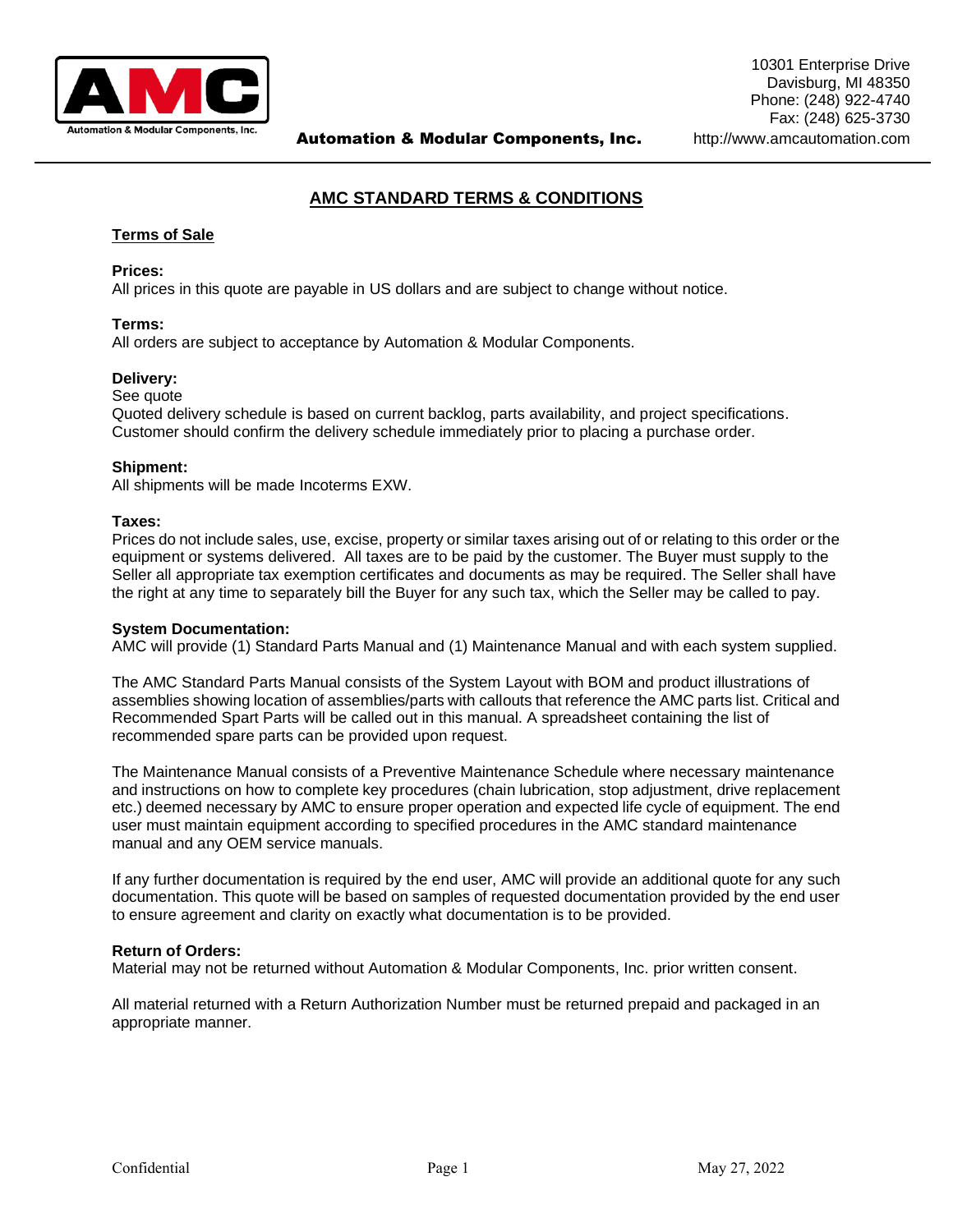

# **Acceptance and Governing Provisions:**

This writing constitutes an offer by Automation & Modular Components, Inc. ('Seller') to sell the components, systems and/or services described herein, and expires on the date specified on the quotation. Acceptance of this offer is limited to the terms and conditions hereof; and Seller hereby objects to any additional or different terms, which may be obtained in any of buyer's forms. Buyer agrees to grant Seller a security interest in equipment. When accepted by buyer, this writing shall constitute the entire agreement between Buyer and Seller, and shall be governed by, and construed in accordance with, the internal laws of the State of Michigan, USA.

# **Contingencies:**

Seller shall have no liability for loss or damage resulting from a delay in shipping or non-performance caused by war, riots, strikes, labor disputes, fires, embargoes, serious accidents, pandemics, epidemics or disease, delays in receipt of parts or materials from suppliers or subcontractors, Acts of God or any other circumstance beyond the Seller's control. Performance by Seller hereunder is subject to change or cancellation by Seller, at its discretion, in response to any disruption of scheduled deliveries by reason of Federal laws, regulation, directives, or administrative actions relating to the national defense priority system. Seller agrees to notify Buyer promptly of any such change or cancellation. Seller shall have no liability for loss or damages resulting directly or indirectly from any change in or cancellation of any order affected as part of such a response.

### **Production Estimates:**

When production figures are given, it is understood that they are estimates only. Production rates and/or estimates mean only that the machine is capable of continuous operation at stated cyclic rates and the estimate may not represent actual net production to be realized.

### **Acceptance:**

Acceptance is to be made on the Seller's floor subject to a reasonable pre-production run under the Buyer's supervision. The customer shall supply a sufficient number of piece parts to AMC, Inc., F.O.B. AMC's facility in Davisburg, MI, for machine adjustment and an acceptance run.

Acceptance at the Buyer's facility shall involve the sign-off of a letter of acceptance provided by the seller at the time of qualification at the Seller's plant.

Note: If the start-up option is waived by the Buyer, the letter of acceptance shall be signed at the time of machine qualification at the Seller's facility.

### **Parts:**

AMC reserves the right to review the detail and assembly prints of the Buyer's part(s) to be processed prior to order acceptance. Additionally, AMC reserves the right to modify our design, concept, hardware, and/or processes in effort to build the most suitable system to meet your specifications.

### **Parts Variability:**

Parts are assumed to be provided within standard processing tolerances. Adequate sample parts shall be provided by the customer at no charge to AMC Inc. during design, build and run-off stages.

The customer is responsible to make sure part dimensions are consistently accurate and parts are free from dirt, dust or debris that may cause the system to malfunction. Any revisions or travel resulting from the inconsistency of customer product will be at the customer's expense.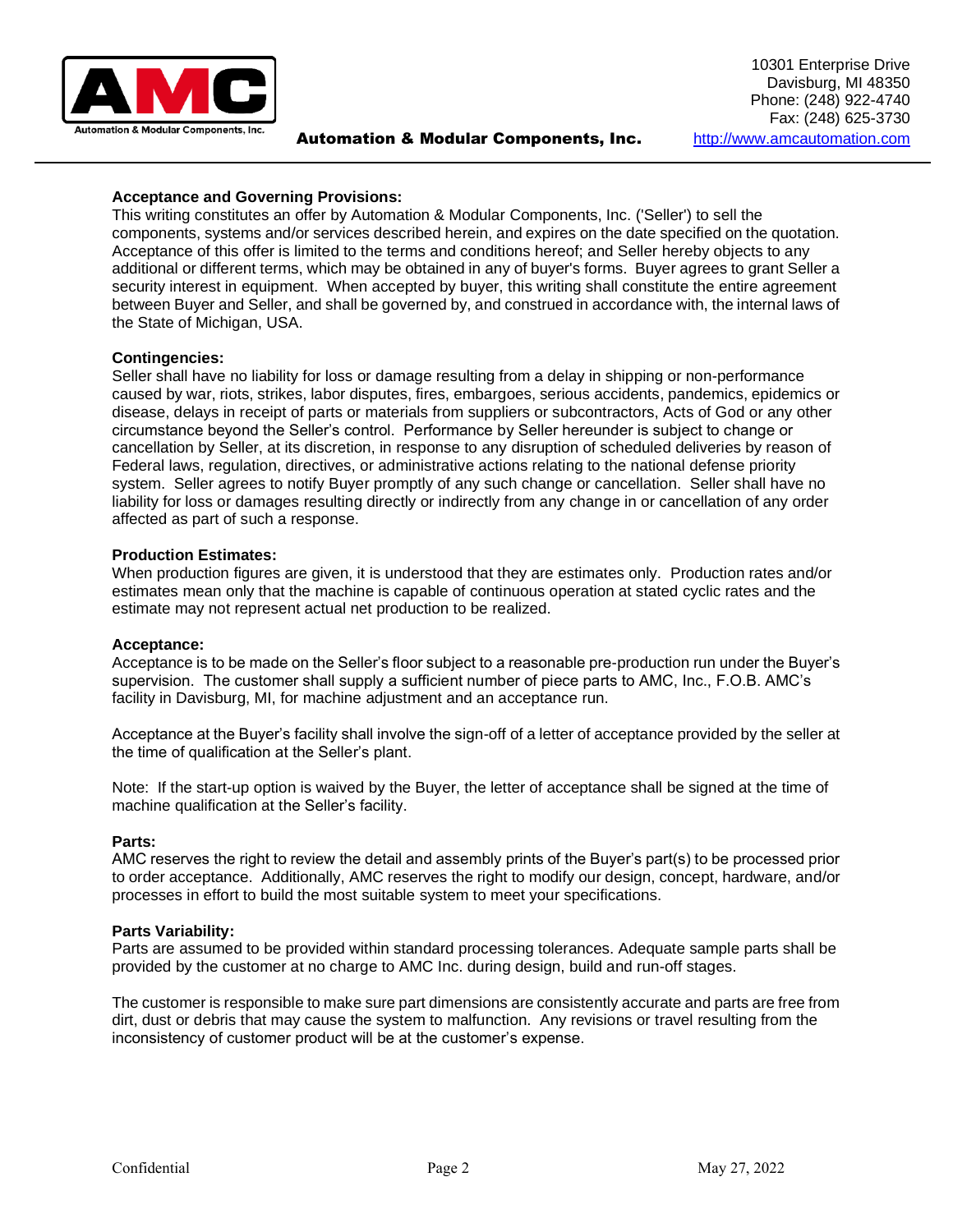

# **Cancellation Charge:**

Once a conveyor system order has been placed with AMC, for more than two (2) weeks, any cancellation of products or quantities will be subject to a minimum 15% cancellation charge. An additional charge will be determined based upon work completed at the time of cancellation. A change may also result in a revision to the delivery schedule.

Seller shall have the absolute right to cancel and refuse to complete this order if: (1) at any time Buyer fails to strictly comply with each and every term and condition governing this order, or (2) at any time the Buyer becomes bankrupt or insolvent. This order shall not be subject to cancellation by the Buyer except with Seller's consent. In the event of any cancellation pursuant to this paragraph, Seller shall have the right to a charge for that portion of the work done on the basis of Seller's actual cost-plus fifteen percent.

Orders will not be subject to cancellation, either in whole or part, without the prior written consent of AMC, Inc. and then, only under terms which will reimburse AMC for all applicable costs incurred, plus a reasonable allowance for profit.

# **Collection Expense:**

Customer agrees to pay reasonable costs, expenses and/or collection fees, if is in default and placed with a collection agency or attorney for collection. If the credit is extended, that Customer will assume full responsibility for payment for the account in accordance with the terms approved. Customer agrees to grant creditor a security interest.